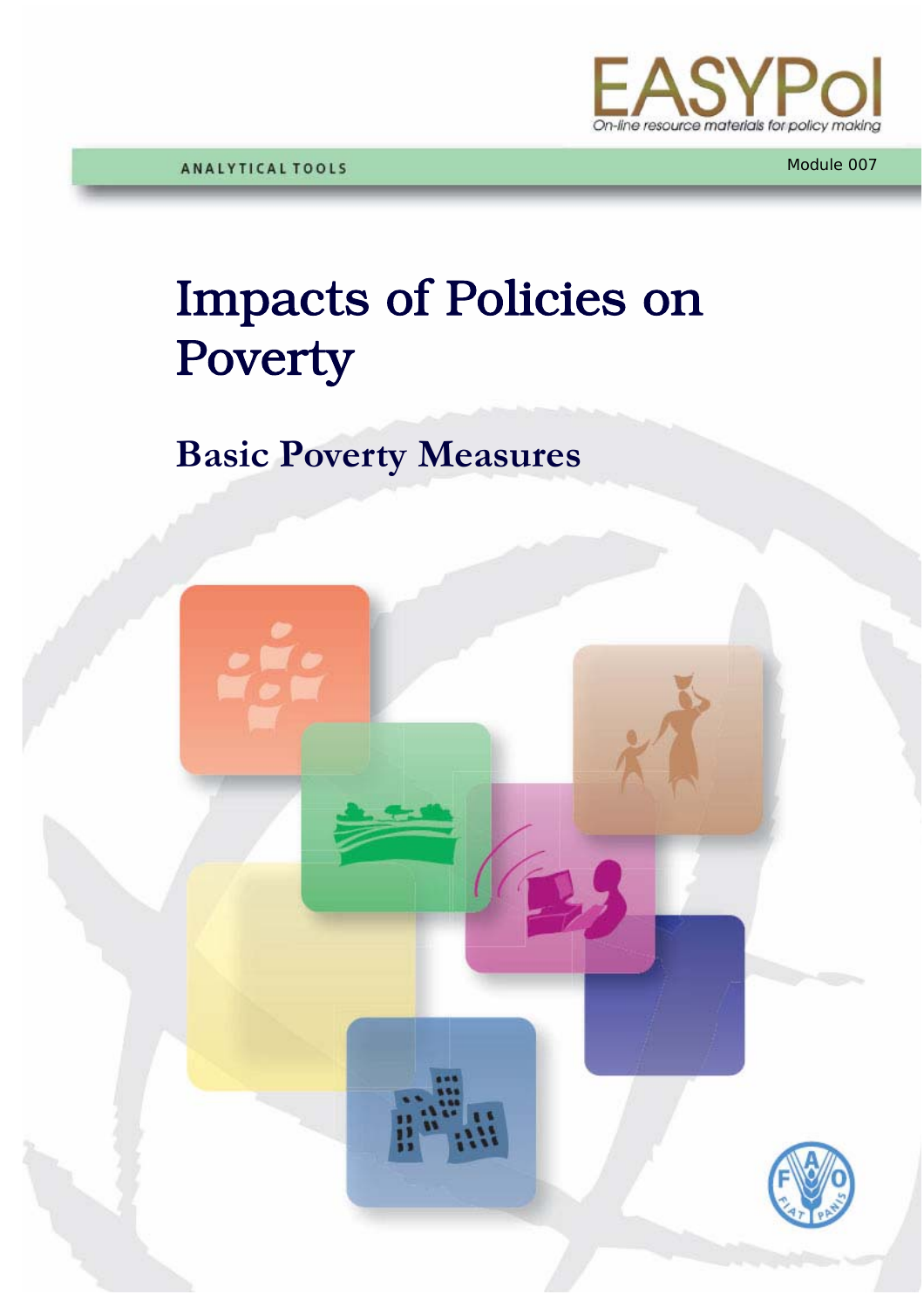

# Impacts of Policies on Poverty **Basic Poverty Measures**

by

Lorenzo Giovanni Bellù, Agricultural Policy Support Service, Policy Assistance Division, FAO, Rome, Italy

Paolo Liberati, University of Urbino, "Carlo Bo", Institute of Economics, Urbino, Italy

for the

Food and Agriculture Organization of the United Nations, FAO



#### **About EASYPol**

EASYPol is a an on-line, interactive multilingual repository of downloadable resource materials for capacity development in policy making for food, agriculture and rural development. The EASYPol home page is available at: *[www.fao.org/tc/easypol](http://www.fao.org/tc/easypol)*. EASYPol has been developed and is maintained by the Agricultural Policy Support Service, FAO.

The designations employed and the presentation of the material in this information product do not imply the expression of any opinion whatsoever on the part of the Food and Agriculture Organization of the United Nations concerning the legal status of any country, territory, city or area or of its authorities, or concerning the delimitation of its frontiers or boundaries.

**[© FAO November 2005](http://www.fao.org/copyright_EN.htm)**: All rights reserved. Reproduction and dissemination of material contained on FAO's Web site for educational or other non-commercial purposes are authorized without any prior written permission from the copyright holders provided the source is fully acknowledged. Reproduction of material for resale or other commercial purposes is prohibited without the written permission of the copyright holders. Applications for such permission should be addressed to: **[copyright@fao.org](mailto:copyright@fao.org)**.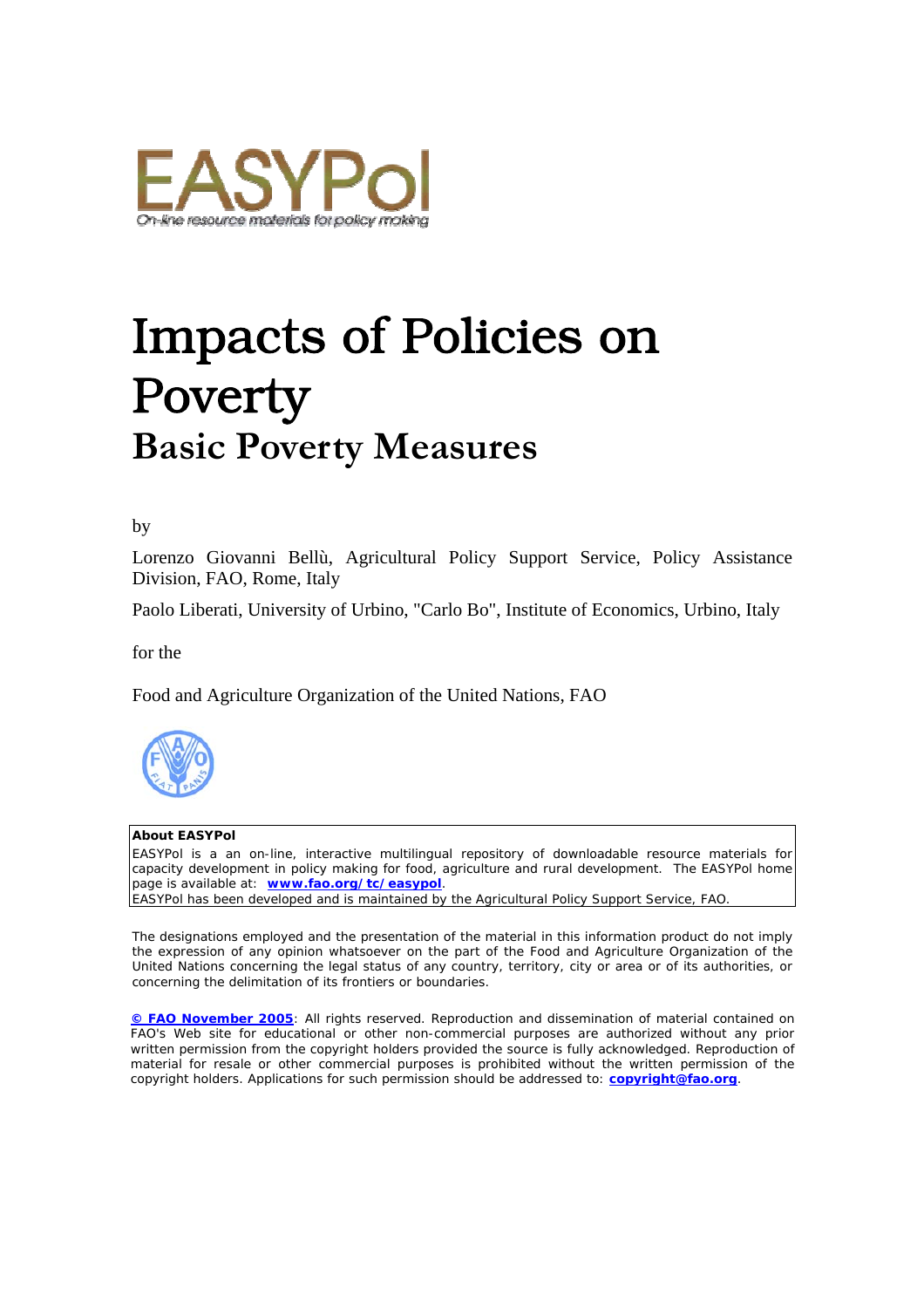# Table of Contents

| $\mathbf{1}$   |                   |  |  |  |  |  |  |  |
|----------------|-------------------|--|--|--|--|--|--|--|
| $\overline{2}$ |                   |  |  |  |  |  |  |  |
| 3              | 3.1<br>3.2        |  |  |  |  |  |  |  |
| $\overline{4}$ | 4.1<br>4.2        |  |  |  |  |  |  |  |
| 5              | 5.1<br>5.2        |  |  |  |  |  |  |  |
| 6              | 6.1<br>6.2        |  |  |  |  |  |  |  |
| 7              |                   |  |  |  |  |  |  |  |
| 8              | 8.1<br>8.2<br>8.3 |  |  |  |  |  |  |  |
| 9              |                   |  |  |  |  |  |  |  |
|                |                   |  |  |  |  |  |  |  |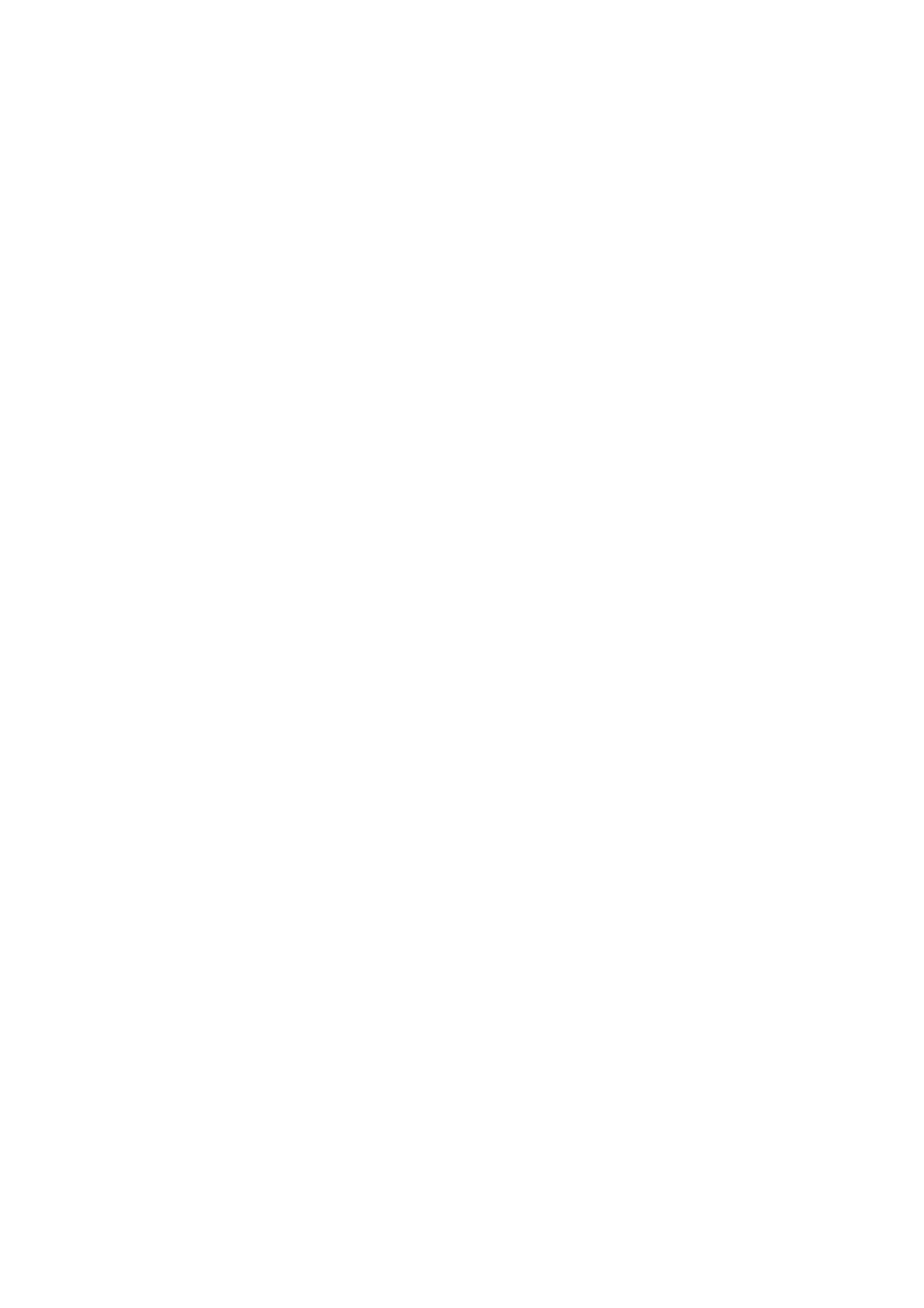#### <span id="page-4-0"></span>**1 SUMMARY**

This module describes two of the most commonly used poverty measures in applied policy works, i.e., the **[headcount ratio \(HR\)](http://www.fao.org/tc/easypol/output/glossary_term.asp?id=15049)** and the **[poverty gap \(PG\) ratio](http://www.fao.org/tc/easypol/output/glossary_term.asp?id=15061)**. These are basic poverty indicators used to investigate impacts of public policies on poverty. After providing a conceptual background to HR and PG, this module describes step-by-step procedures and provides numerical examples to calculate these measures. In addition, advantages and shortcomings of these measures are discussed, and their explanatory power is investigated.

#### **2 INTRODUCTION**

#### **Objectives**

Poverty measurement is essential to implement effective policies to fight poverty and to evaluate the poverty impacts of other policies. The aim of this module is to illustrate two simple approaches to poverty measurement. In particular, this module deals with how to build the **headcount ratio** and the **poverty gap ratio.**

#### **Target audience**

This module targets current or future policy analysts who want to assess and/or monitor the impact of policies on poverty. In addition, academics, officers in ministries and other professionals can make use of this material for their work. Furthermore, students interested in poverty issues may find this material relevant for their studies.

#### **Required background**

The trainer should verify that the audience is familiar with the concept of income distribution and with the concept of poverty, especially with the poverty line definition. Basic knowledge of mathematics and statistics is required.

A complete set links of other related EASYPol modules are included at the end of this module. However, readers will also find links to related material throughout the text where relevant<sup>1</sup>.

#### **3 CONCEPTUAL BACKGROUND**

Poverty measurement requires that relevant characteristics of poor people be aggregated in a given way. In poverty analysis this problem is known as the «**aggregation** 

 $\overline{a}$ 

<span id="page-4-1"></span><sup>&</sup>lt;sup>1</sup> EASYPol hyperlinks are shown in blue, as follows:

a) training paths are shown in **underlined bold font**;

b) other EASYPol modules or complementary EASYPol materials are in *bold underlined italics*;

c) links to the glossary are in **bold**; and

d) external links are in *italics*.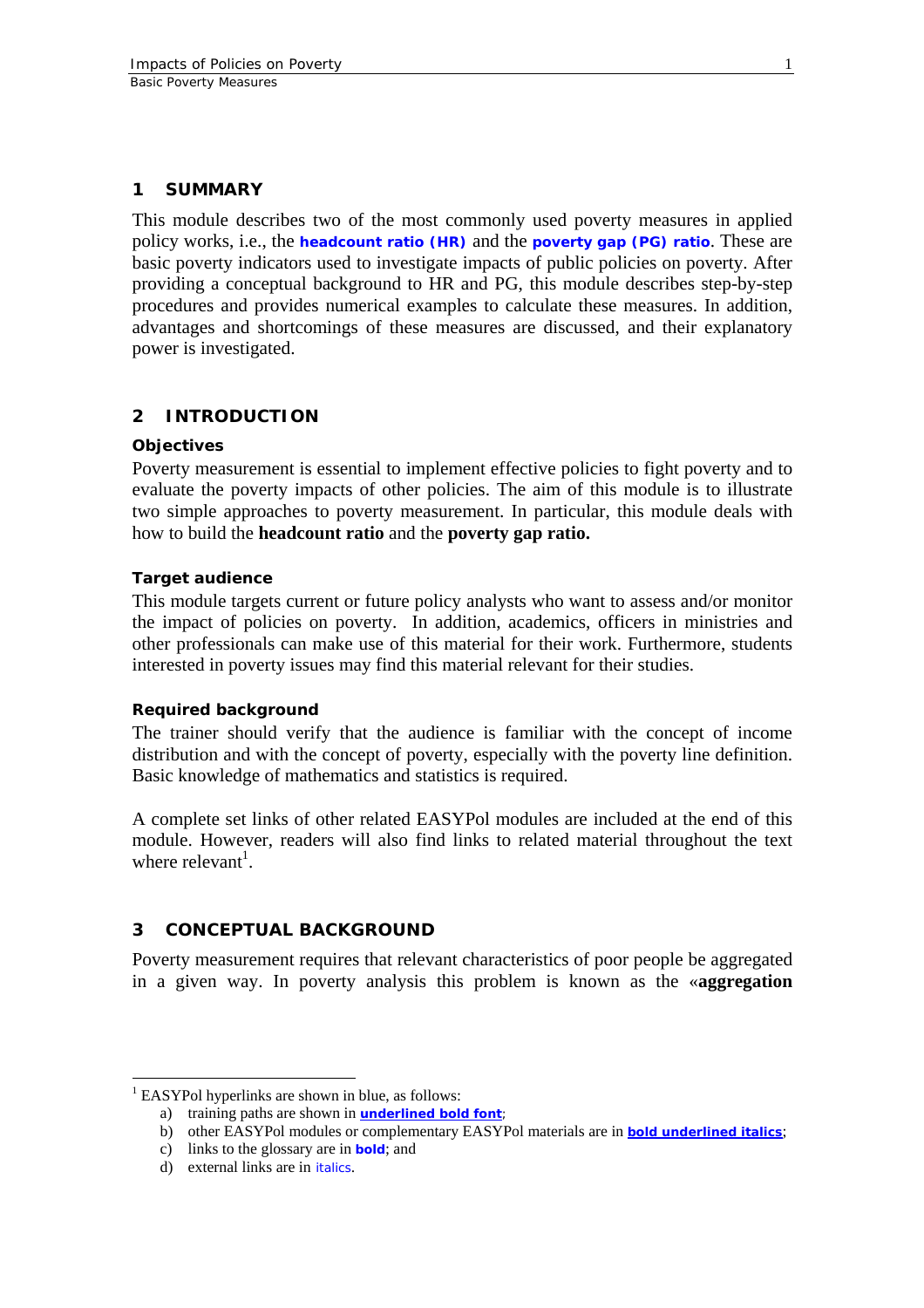<span id="page-5-0"></span>**problem**», i.e. how to pass from the identification of poverty to the measurement of poverty<sup>[2](#page-5-1)</sup>.

Measuring poverty goes back a long way in history. Consequently, we have many available poverty indices. One of the main issues in poverty analysis, therefore, is which of the poverty indices do we choose? The best way of selecting a poverty index is to investigate whether it satisfies some of the desirable properties. For example, should a poverty index increase if poverty increases? Should a poverty index be sensible to the number of poor people or rather to the level of their incomes with respect to the poverty line? $3^3$  $3^3$ 

In poverty measurement there is a basic distinction between **ad hoc measures** and **axiomatic measures**. The first set of measures, widely used until the axiomatic approach was developed by Sen, 1976, lacks a theoretical derivation. Whereas, the second set of measures is explicitly based on a set of desirable properties that a poverty index should respect (**axioms**). In addition, a third set of measures, which derived directly from the stochastic dominance literature, is based on the **dominance** of either **[Lorenz Curves](http://www.fao.org/tc/easypol/output/glossary_term.asp?id=14901) Or [Generalized Lorenz Curves](http://www.fao.org/tc/easypol/output/glossary_term.asp?id=14942)<sup>[4](#page-5-3)</sup>.** 

The availability of so many indices has made poverty measurement a field that has generally been fraught with disagreement and difficulties. This is the reason why «*the*» measure of poverty does not exist. Rather, there are many possible ways of measuring poverty.

We will now look at the simplest *ad hoc* poverty measures. Two widely used poverty indexes belonging to this category are:

- The head-count ratio (HC);
- The poverty gap (PG).

 $\overline{a}$ 

# **3.1 The head-count ratio (HC)**

The headcount ratio (*HC*) is the simplest way of measuring poverty. It gives the percentage of population which is not above the poverty line. It can be formally defined as follows:

| $[1]$ | $HC = \frac{P}{P}$ |
|-------|--------------------|
|       | N                  |

<span id="page-5-1"></span><sup>2</sup> On the identification of poverty see the EASYPol Modules 005 and 006 respectively: *[Impacts of](http://www.fao.org/docs/up/easypol/317/rel_pov_lines_006EN.pdf)  [Policies on Poverty: Absolute Poverty Lines](http://www.fao.org/docs/up/easypol/317/rel_pov_lines_006EN.pdf)*, *Impacts of Policies on Poverty: Relative Poverty Lines*[.](http://www.fao.org/docs/up/easypol/317/rel_pov_lines_006EN.pdf) On the conceptual difference between identification and aggregation, see Sen, 1997, Chapter A.6. 3 This discussion is addressed in the EASYPol Module 008: *[Impacts of Policies on Poverty: Axioms](http://www.fao.org/docs/up/easypol/321/axioms_pov_msmt_008EN.pdf)*

<span id="page-5-2"></span>*for Poverty Measurement*. 4

<span id="page-5-3"></span>See the EASYPol Module 010: *[Impacts of Policies on Poverty: Generalised Poverty Gap](http://www.fao.org/docs/up/easypol/324/gnrlsed_pvty_gap_msrs_010EN.pdf) [Measures](http://www.fao.org/docs/up/easypol/324/gnrlsed_pvty_gap_msrs_010EN.pdf)*.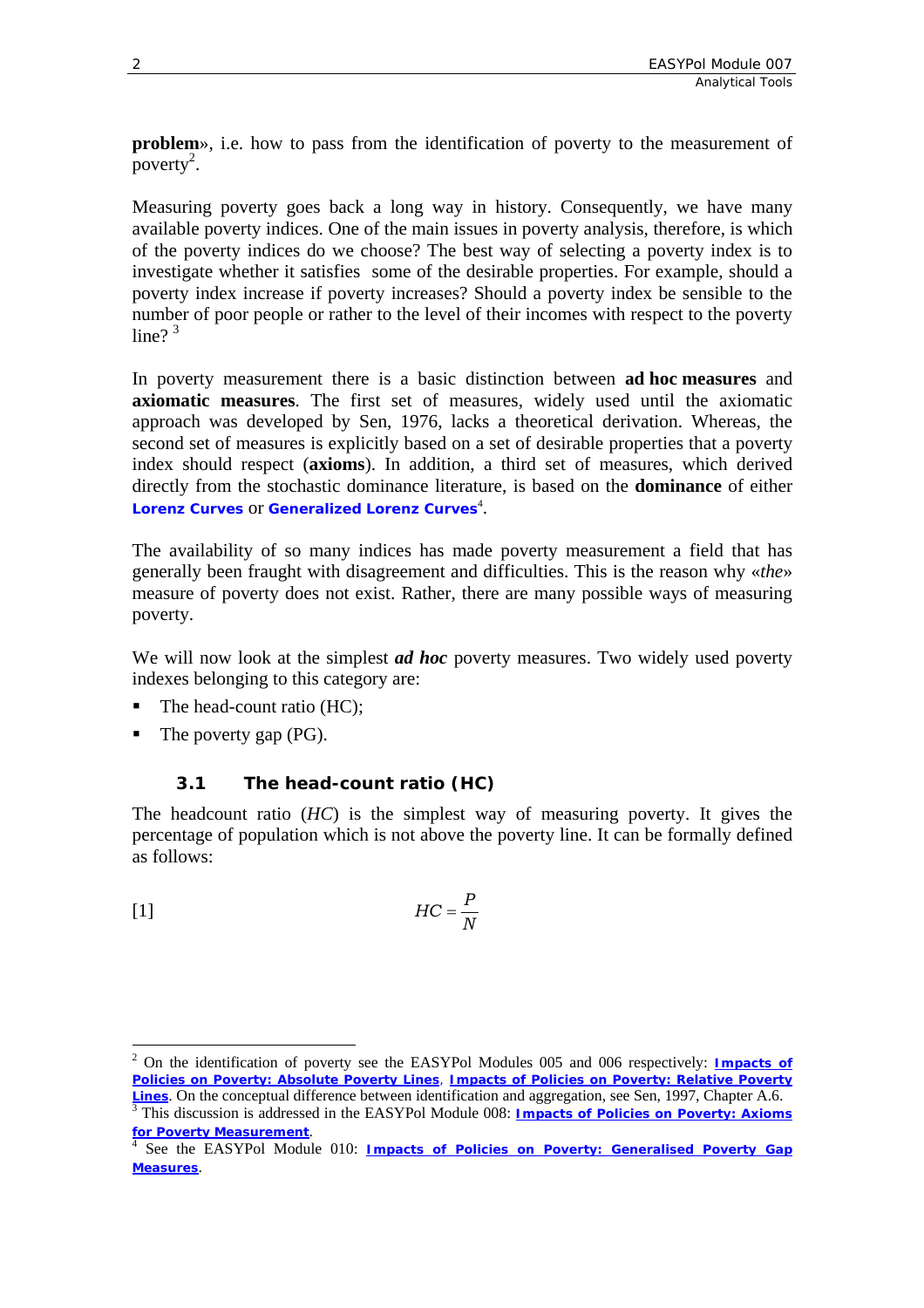<span id="page-6-0"></span>where *P* is the number of poor people (those below a poverty line *z*) and *n* is total population<sup>5</sup>.

It is worth noting that *HC* is directly related to the **[Cumulative Distribution](http://www.fao.org/tc/easypol/output/glossary_term.asp?id=15048)  [Function \(CDF\)](http://www.fao.org/tc/easypol/output/glossary_term.asp?id=15048)** F(y). The latter, by definition, gives the percentage of population below a given income level. At income level *z*, the corresponding value of the CDF illustrates the percentage of the poor population, i.e.  $HC = F(z)$ .

There are uncountable examples of the use of the headcount ratio in empirical works. Almost any applied policy work on poverty uses this very simple poverty measurement. Just to quote some examples, Deaton, 1997, reports headcount ratio for Côte d'Ivoire in the period 1985-1988, showing that poverty hit 30 per cent of the population in 1985 and about 46 per cent in 1988. The author also reports analogous figures for South Africa in 1993, showing that Blacks were more in poverty than Whites (about 32 per cent and almost zero per cent, respectively).

#### **3.2 The Poverty Gap (PG)**

For any individual, the poverty gap may be defined as the distance between the poverty line *z* and his/her own income *y*. Aggregating individual poverty gaps for all poor individuals, gives the aggregate poverty gap:

$$
PG = \sum_{i=1}^{P} (z - y_i)
$$

where  $P$  is the number of poor individuals (and not the size of total population!). A refined version of the poverty gap normalises expression [2] over the maximum amount of money that would be needed to wipe out poverty. This last amount is given by the product between the number of poor individuals *P* and the poverty line *z*.

The intuition is simple. As *z* represents the minimum individual income for which an individual is not considered poor, the product of this income with the number of poor individuals *P* gives the amount of money that is necessary to eradicate poverty.

According to this definition, we have a normalised version of the poverty gap:

$$
PG = \sum_{i=1}^{P} \left( \frac{z - y_i}{Pz} \right)
$$

<span id="page-6-1"></span> $\overline{a}$ 

$$
\sum_{i=1}^{N} \mathbf{1}(y_i \le z)
$$

<sup>&</sup>lt;sup>5</sup> An alternative analytical expression is  $HC = \frac{i=1}{N}$  $HC = \frac{i=1}{n}$ , where the "1" indicator at the numerator is

a function assuming value 1 if the  $i<sup>th</sup>$  individual has income *y* below the poverty line *z*, and assuming value 0 otherwise. As above, *N* is the size of total population (and not the total number of poor individuals!).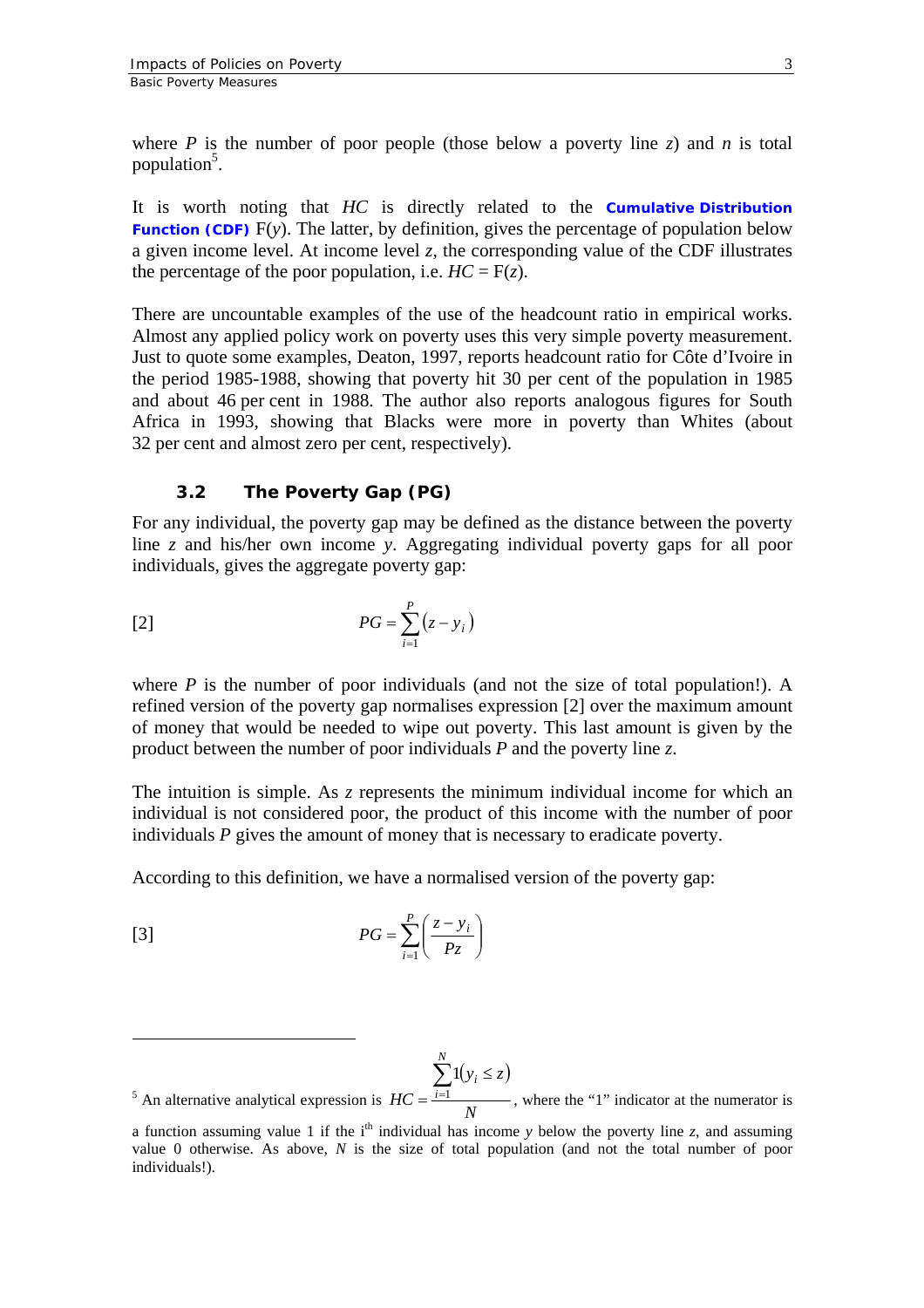<span id="page-7-0"></span>In turn, expression [3] may be restated in another way. As *P* and *z* are constants under the summation sign, we can rewrite:

[4] 
$$
PG = \sum_{i=1}^{P} \left( \frac{z - y_i}{P_z} \right) = \frac{P_z}{P_z} - \frac{Y_P}{P_z} = 1 - \frac{\bar{y}_P}{z}
$$

where  $Y_P$  is the total income of poor individuals, while  $\bar{y}_p$  is the mean income of the poor. Expression [4] may be defined as «the percentage of average income of the poor that falls short of the poverty line».

The same observation made for the headcount ratio holds for the poverty gap. Headcount ratio and poverty gap are indeed almost universally reported as the two basic poverty measurements, for both temporal and cross-sectional analysis and in both developed and less developed countries. This is the case, for example, for the Jamaica Food Stamp Programme<sup>[6](#page-7-1)</sup>, for the poverty analysis on the Russian Federation<sup>[7](#page-7-2)</sup> and for the poverty analysis of Papua New Guinea<sup>[8](#page-7-3)</sup>. A poverty gap of 0.142 in 1988 recorded in Côte d'Ivoire means that the average income of the poor is about 86 per cent of the poverty line  $(1 - 0.142 = 0.858)$ . The poverty gap in South Africa among Blacks in 1993 is 0.106, which means that the average income of the poor is about 89 per cent of the poverty line  $(1 - 0.106 = 0.894)^9$ .

#### **4 A STEP-BY-STEP PROCEDURE TO BUILD HC AND PG**

#### **4.1 A step-by-step procedure to calculate HC**

Given the restricted number of parameters needed to define *HC*, the step-by-step procedure is also very simple. Figure 1 illustrates the case.

 $\overline{a}$ 

<span id="page-7-1"></span> $^6$  Ezemenari and Subbarao, 1998.

<span id="page-7-2"></span><sup>&</sup>lt;sup>7</sup> Ferrer-i-Carbonell and Van Praag, 2000.

<span id="page-7-3"></span> $\frac{8}{9}$  Gibson, 1998.

<span id="page-7-4"></span> $9$  Deaton, 1997, reports poverty gap measures for both Côte d'Ivoire and South-Africa.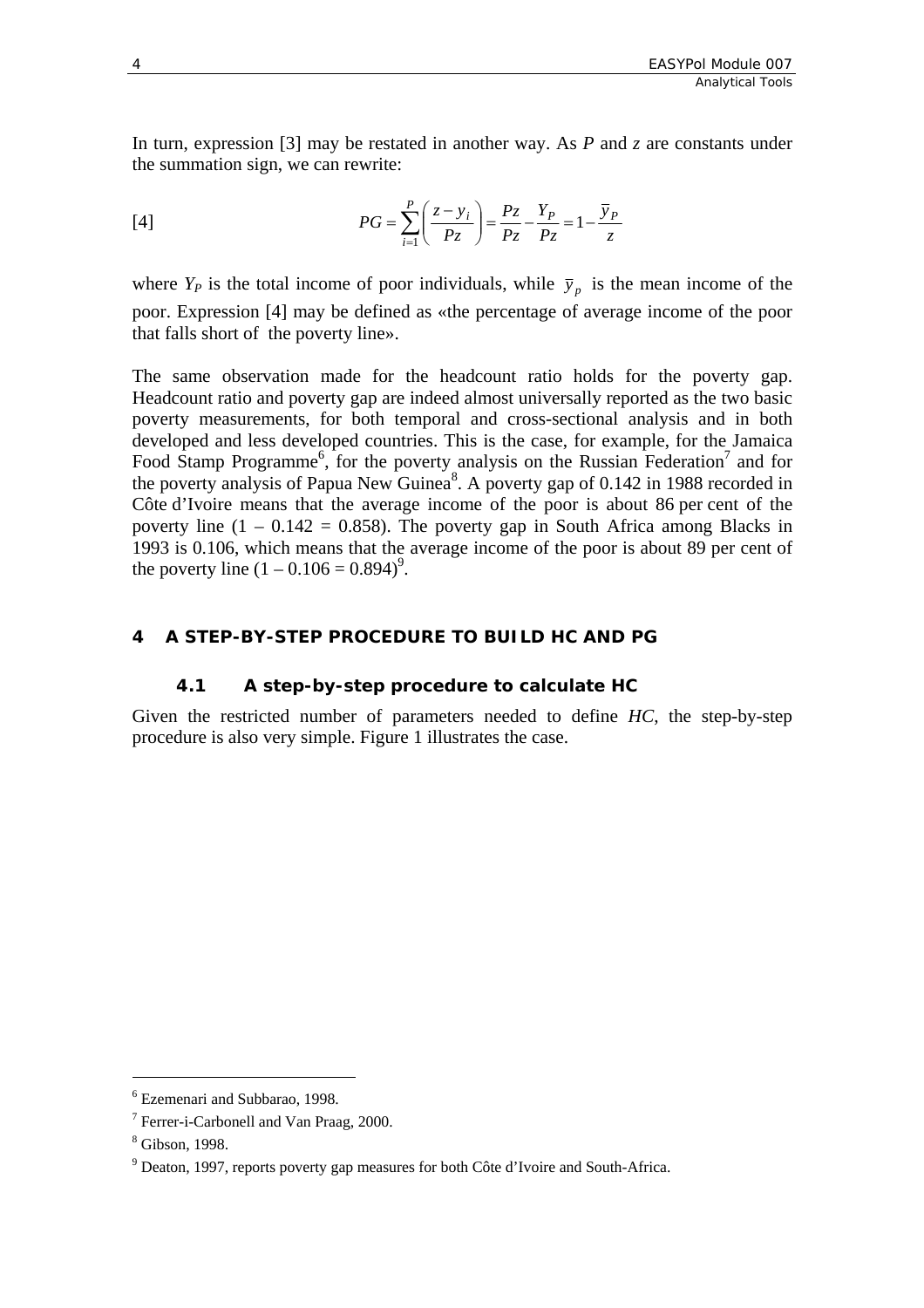$\overline{a}$ 

| <b>STEP</b> | <b>Operational content</b>                                                |
|-------------|---------------------------------------------------------------------------|
|             | If not already sorted, sort the income<br>distribution by income level    |
|             | Define the poverty line                                                   |
|             | Identify poor as those individuals with<br>incomes below the poverty line |
|             | Count the poor and calculate their<br>percentage on total population      |

<span id="page-8-0"></span>**Figure 1 - A step-by-step procedure to calculate HC** 

**Step 1** is required in order to work with individuals ordered in an ascending level of income. Income distributions should always be sorted before proceeding to define poverty measurements.

**Step 2** is specific to poverty measurement. In what follows, we assume that the poverty line has already been defined according to either absolute or relative methods $^{10}$ .

**Step 3** requires that we focus on individuals with incomes below the poverty line.

**Step 4**, instead, requires that we count the poor and divide their number by the total population. This is the **headcount ratio**.

#### **4.2 A step-by-step procedure to calculate PG**

Figure 2 illustrates the steps needed to calculate the poverty gap. **Step 1** and **Step 2** are the same as in the case of *HC*. According to expression [4], and given the definition of the poverty line, the only parameter that has to be calculated is the mean income of poor individuals (**Step 3**). By taking 1 minus the ratio of mean income of poor people to the poverty line gives *PG* (**Step 4**).

<span id="page-8-1"></span><sup>10</sup> See EASYPol Modules 005 and 006 respectively: *Impacts of Policies on [Poverty: Absolute](http://www.fao.org/docs/up/easypol/316/abslt_pov_lines_005EN.pdf)  [Poverty Lines](http://www.fao.org/docs/up/easypol/316/abslt_pov_lines_005EN.pdf)* and *Impacts of [Policies on Poverty: Relative Poverty Lines](http://www.fao.org/docs/up/easypol/317/rel_pov_lines_006EN.pdf)*.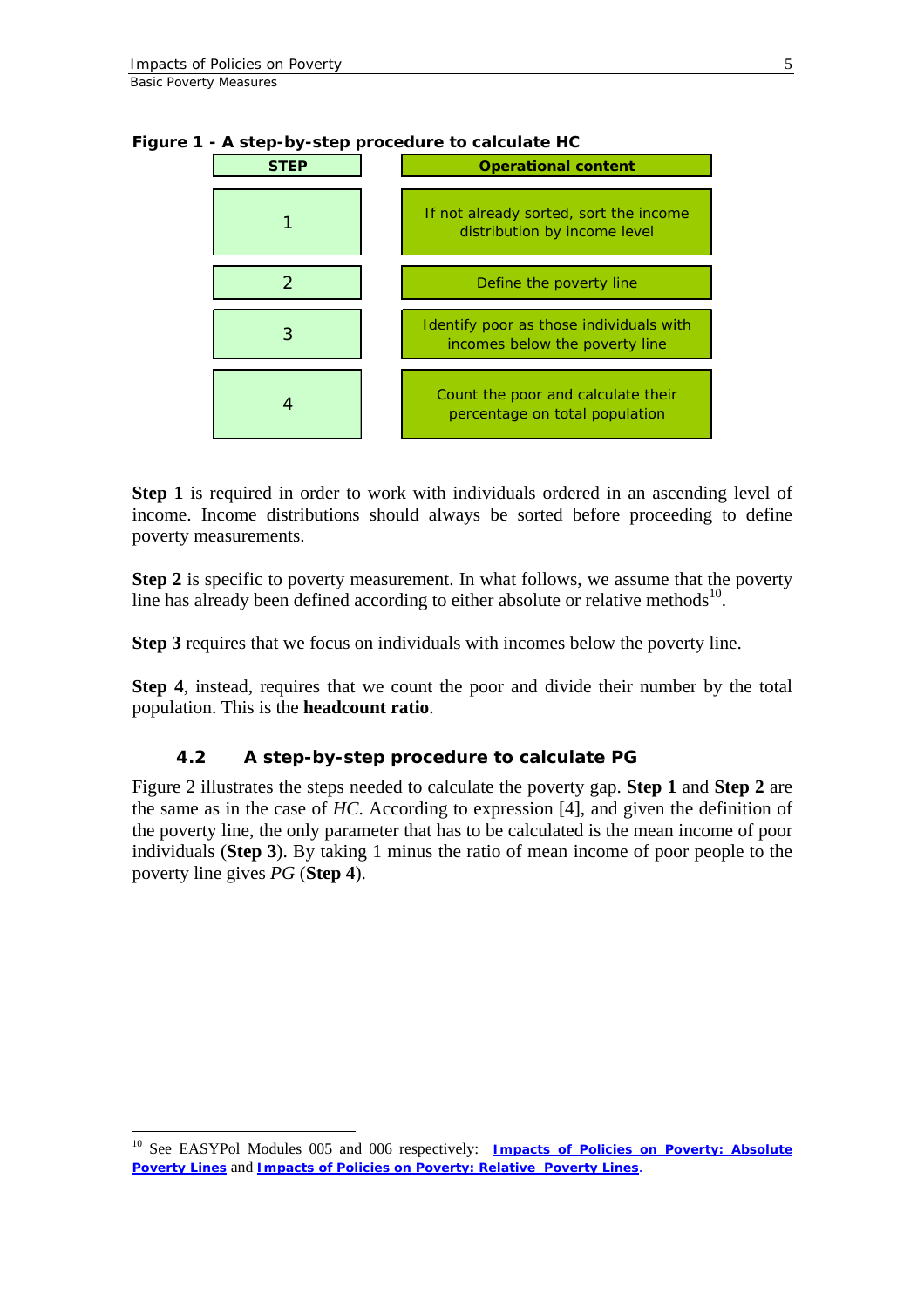

### <span id="page-9-0"></span>**Figure 2 - A step-by-step procedure to calculate PG**

# **5 A NUMERICAL EXAMPLE OF HOW TO CALCULATE HC AND PG**

Despite, or because of, their wide uses in empirical work, the way in which these two indexes are built is not usually spelled out. In what follows, therefore, the focus will not be on a real example but on the way to build these indexes starting from a simplified income distribution.

#### **5.1 An example of how to calculate** *HC*

**Step 1** – Table 1, below, first illustrates how to calculate *HC* from a simulated income distribution. Let us start with an income distribution with five individuals, having a total income equal to 50 currency units and mean income equal to 10 currency units. Sorting the income distribution is the basic task of this step.

**Step 2** – Let us also assume that the poverty line is set to **8** currency units (in this case equal to 80 per cent of mean income in a relativist view).

**Step 3** – It is easily seen that poor individuals are two, i.e., those having income below the poverty line.

**Step 4** – As the poor individuals are two, *HC* can now be calculated by the ratio of the number of poor people to total population. In the example, this gives a headcount ratio equal to 0.4, i.e., **40 per cent** of the population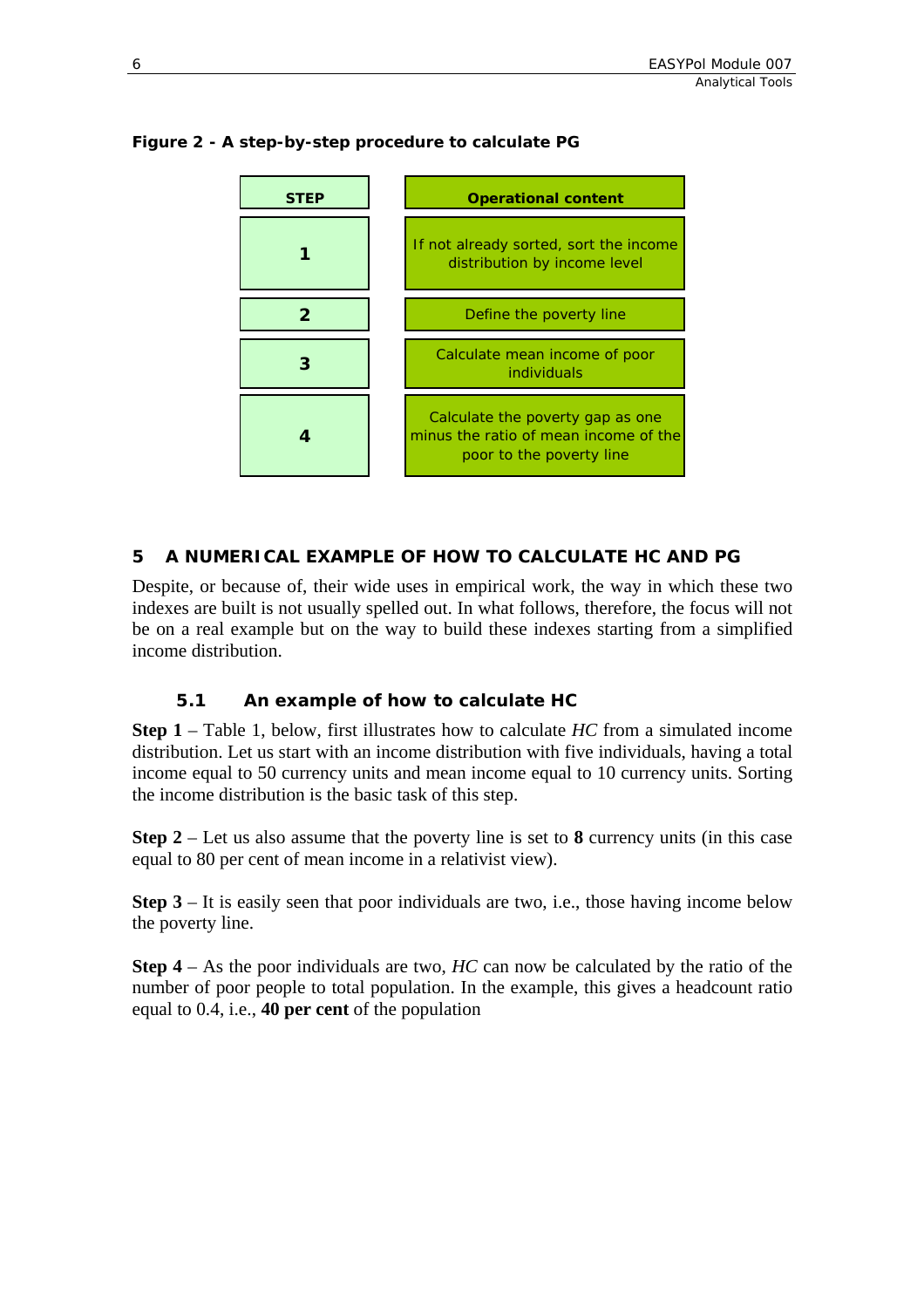<span id="page-10-0"></span>

#### **5.2 An example of how to calculate PG**

Table 2, below, gives an example of how to calculate the poverty gap, starting from the same initial income distribution as in Table 1.

**Step 1** – Let us start again with an income distribution with five individuals, having total income equal to 50 currency units and mean income equal to 10 currency units. Sorting the income distribution is the basic task of this step.

**Step 2** – Let us also assume that the poverty line is again set to **8** currency units (in this case equal to 80 per cent of mean income in a relativist view).

**Step 3** – This step requires that we calculate the average income of poor individuals. Therefore, incomes of poor individuals must be added and the resulting number divided by the number of poor individuals (two persons in the income distribution).

**Step 4** – We are now ready to apply expression [4], giving a *PG* equal to 0.438. This means that, in aggregate, the required income to eradicate poverty is 43.8 per cent of the poverty line times the number of poor individuals. In Table 2, indeed, the required income to lift the first individual above the poverty line is 5 currency units (8-3). For the second, the required income is 2 (8-6). The sum of these gaps gives **7**, which is the product of  $[(0.438 \times 8) \times 2]$  – the poverty gap times the poverty line times the number of poor individuals. Alternatively, *PG* means that the average income of the poor is only 56.2 per cent of the poverty line  $(1 - 0.438)$ .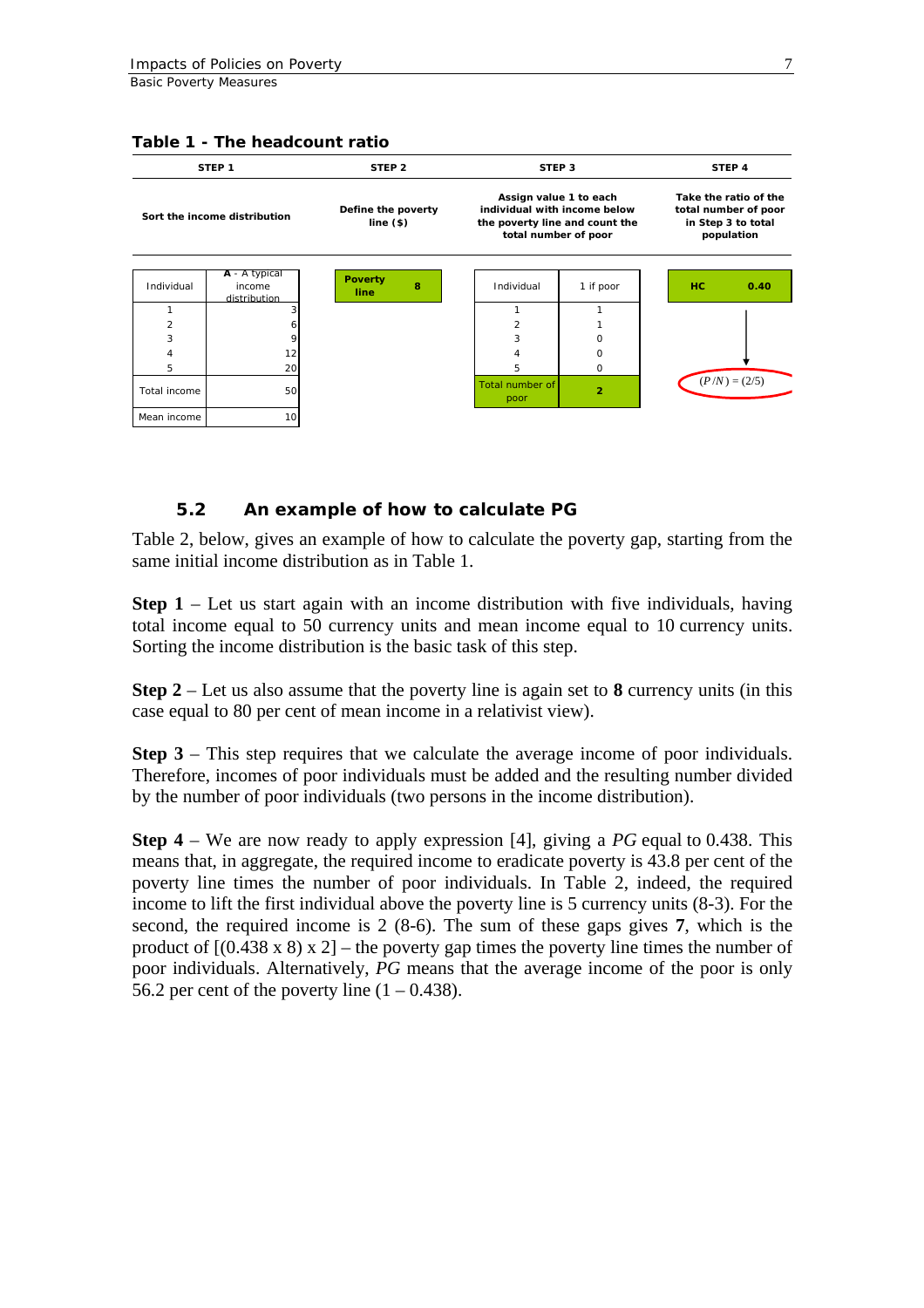<span id="page-11-0"></span>8

| STEP <sub>1</sub>             |                                         | STEP <sub>2</sub>      |   | STEP <sub>3</sub>                                                         |                                    |                               | STEP 4                              |    |       |
|-------------------------------|-----------------------------------------|------------------------|---|---------------------------------------------------------------------------|------------------------------------|-------------------------------|-------------------------------------|----|-------|
| Order the income distribution | Define the<br>poverty line (\$)         |                        |   | Calculate mean income of poor<br>people (those below the<br>poverty line) |                                    |                               | <b>Calculate the</b><br>poverty gap |    |       |
| Individual                    | A - A typical<br>income<br>distribution | <b>Poverty</b><br>line | 8 |                                                                           | Individual                         | Income of poor<br>individuals |                                     | PG | 0.438 |
| 1                             |                                         |                        |   |                                                                           |                                    |                               |                                     |    |       |
| 2                             | h                                       |                        |   |                                                                           | $\overline{2}$                     | h                             |                                     |    |       |
| 3                             | 9                                       |                        |   |                                                                           | <b>Mean incomel</b><br>of the poor | 4.5                           |                                     |    |       |
| $\overline{4}$                | 12                                      |                        |   |                                                                           |                                    |                               |                                     |    |       |
| 5                             | 20                                      |                        |   |                                                                           |                                    |                               |                                     |    |       |
| Total income                  | 50                                      |                        |   |                                                                           |                                    |                               |                                     |    |       |
| Mean income                   | 10                                      |                        |   |                                                                           |                                    |                               |                                     |    |       |

**Table 2 - An example of how to calculate PG**

# **6 ON THE PROPERTIES OF HC AND PG**

#### **6.1 The main properties of HC**

It is worth discussing some properties of both *HC* and *PG*. This discussion will prove useful also in the case of the analysis of other poverty measures. It also introduces the issue of axioms in poverty measurement, i.e. to the set of desirable properties that a poverty measure should have. Simplicity of these measures, as we will show, has some costs in terms of their sensitivity to the change in the income distribution.

The headcount ratio *HC* has the following properties:

- **HC** has zero as lower limit. It happens when all individuals have an income just above the poverty line. In this case, the number of poor is zero and its ratio to total population is also zero.
- *HC* has 1 as upper limit. If everybody is poor, the number of poor people is equal to total population.
- *HC* is scale invariant. If all incomes and the poverty line are scaled by the same proportional factor α, *HC* would stay invariant.
- *HC* **is translation invariant**. If all incomes and the poverty line are increased (decreased) by the same absolute amount of money, *HC* would remain the same. The reason is that *HC* is independent of the *level* of incomes, as it is only sensitive to the *number* of poor.
- HC does not obey the principle of transfers, i.e., it does not vary when the same total income is redistributed among individuals, if nobody crosses the poverty line. In this latter case, the number of poor people would remain the same and HC also gives the same number. This shortcoming may lead HC to behave in a perverse way. If, for example, an extreme  $\frac{1}{\sqrt{2}}$  poor person gives enough of his/her income to a relatively lesser poor person to  $\overline{\mathcal{A}}$  him/her out of the poverty line (a regressive transfer), the HC ratio will record less poverty because there will be one less person below the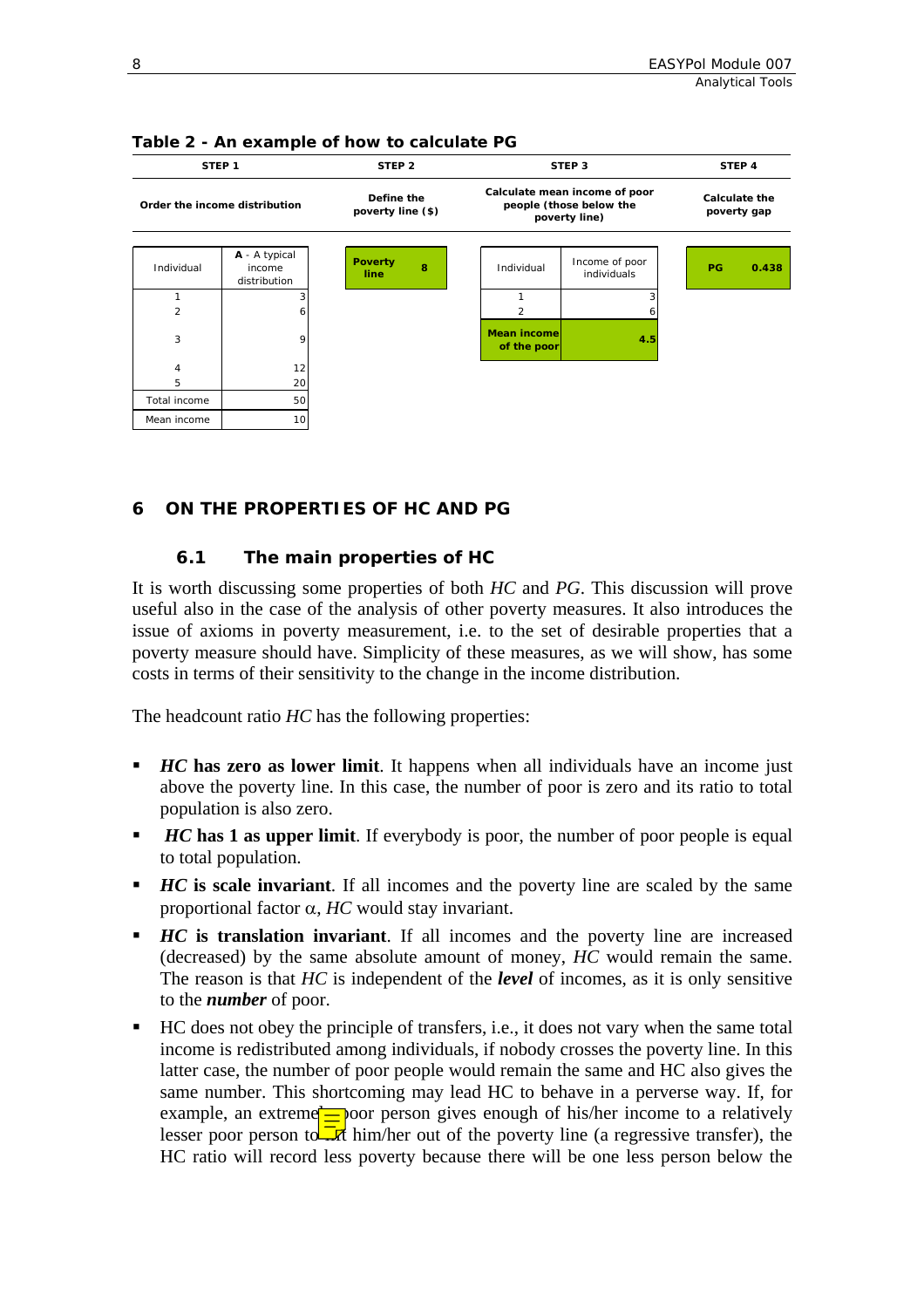poverty line, even though the extreme poor person is now even poorer. Similarly, *HC* does not increase if a poor individual gives part of his/her income to a rich individual (who is already above the poverty line).

Table 3, below, illustrates, with some examples, the behaviour of *HC* under alternative hypotheses. Starting from the initial income distribution, it is worth comparing the behaviour of *HC* with two alternative income distributions: i) the first, income distribution **B**, is where all poor individuals have zero income; ii) the second, income distribution **C**, is where all poor individuals have an income equal to the poverty line. In income distribution **A**, the number of people with an income below the poverty line is 2. Therefore, *HC* is given by the ratio 2/5, which gives 0.4. This means that 40 per cent of the population is poor. When the incomes of all poor individuals are replaced by zero incomes (income distribution **B**), the headcount ratio does not change. As in **A**, there are again two people with incomes below the poverty line. *HC* is therefore 0.4 also in this case. An analogous line of reasoning can be used for income distribution **C**. Even though all poor individuals have incomes that are equal to the poverty line, there are again two people who are not above the poverty line. Poverty, as measured by *HC*, is again 0.4 (columns C and D). This suggests that *HC* is not sensitive to the **depth** of poverty. If different distributions give rise to the same *number* of poor, *HC* will show the same value, regardless of the position of individuals with respect to the poverty line.

Table 3 also shows that *HC* is both scale and translation invariant (columns E and F). If **original incomes and the poverty line** are increased by 20 per cent, the value of *HC* would stay the same. The same happens when both **original incomes and the poverty line** are increased by the same absolute amount of money (say, 2 currency units). Indeed, columns E and F give the same number for *HC*, i.e. 0.4.

Columns G and H, instead, show that *HC* obeys the principle of transfers only when people involved in redistribution cross the poverty line. In the first case (column G), the richest individual gives one unit of income to the poorest individual. But the latter individual still stays below the poverty line. The *HC* is therefore equal to 0.4. Whereas, in column H redistributing 3 currency units from the richest individual to a poor individual who is lifted out of poverty halves the headcount ratio (from 0.4 to 0.2), as only one person is now in poverty (20 per cent of the total population).

| <b>Individual</b> | A- The initial<br>income<br>distribution                | $B - All poor$<br>individuals have<br>zero income | C - All poor<br>individuals<br>have incomes<br>equal to the<br>poverty line |  | Original income<br>distribution with all<br>incomes and the<br>poverty line<br>increased by 20% | Original income<br>distribution with<br>all incomes and<br>the poverty<br>line increased<br>by $$2$ | Original income<br>distribution with a<br>redistribution of \$1<br>from the richest to<br>the poorest, nobody<br>crosses the poverty<br>line | Original income<br>distribution with a<br>redistribution of<br>\$3, the receiver<br>crosses the<br>poverty line |
|-------------------|---------------------------------------------------------|---------------------------------------------------|-----------------------------------------------------------------------------|--|-------------------------------------------------------------------------------------------------|-----------------------------------------------------------------------------------------------------|----------------------------------------------------------------------------------------------------------------------------------------------|-----------------------------------------------------------------------------------------------------------------|
| A                 | B                                                       | $\mathbf{c}$                                      | D                                                                           |  | E.                                                                                              | F                                                                                                   | G                                                                                                                                            | H                                                                                                               |
|                   |                                                         |                                                   |                                                                             |  |                                                                                                 |                                                                                                     |                                                                                                                                              |                                                                                                                 |
|                   |                                                         |                                                   |                                                                             |  |                                                                                                 |                                                                                                     | 6                                                                                                                                            |                                                                                                                 |
|                   |                                                         |                                                   |                                                                             |  |                                                                                                 |                                                                                                     | 9                                                                                                                                            |                                                                                                                 |
|                   | 12                                                      | 12                                                | 12                                                                          |  | 14                                                                                              | 14                                                                                                  | 12                                                                                                                                           | 12                                                                                                              |
| 5                 | 20                                                      | 20                                                | 20                                                                          |  | 24                                                                                              | 22                                                                                                  | 19                                                                                                                                           | 17                                                                                                              |
| Poverty line      |                                                         |                                                   |                                                                             |  | 10                                                                                              | 10                                                                                                  | $\mathbf{8}$                                                                                                                                 |                                                                                                                 |
| Mean income       | 10 <sup>1</sup>                                         |                                                   | 11                                                                          |  | 12                                                                                              | 12                                                                                                  | 10                                                                                                                                           | 10                                                                                                              |
|                   |                                                         |                                                   |                                                                             |  |                                                                                                 |                                                                                                     |                                                                                                                                              |                                                                                                                 |
| HC                | 0.40                                                    | 0.40                                              | 0.40                                                                        |  | 0.40                                                                                            | 0.40                                                                                                | 0.40                                                                                                                                         | 0.20                                                                                                            |
|                   |                                                         |                                                   |                                                                             |  |                                                                                                 |                                                                                                     |                                                                                                                                              |                                                                                                                 |
|                   | Denotes the individuals involved by the income transfer |                                                   |                                                                             |  |                                                                                                 |                                                                                                     |                                                                                                                                              |                                                                                                                 |

**Table 3 - The behaviour of HC**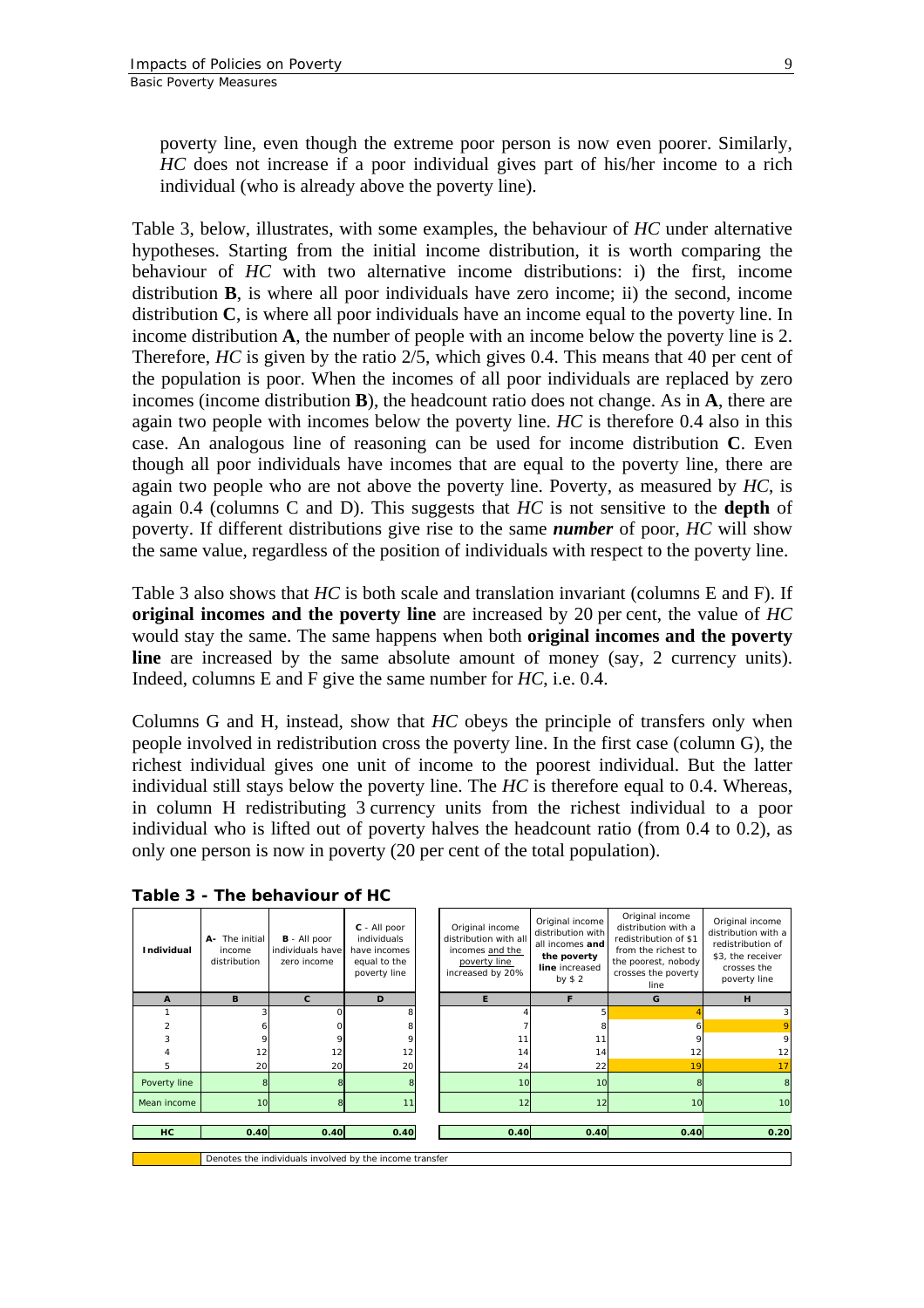### **6.2 The main properties of PG**

<span id="page-13-0"></span>Poverty gap *PG* has similar properties:

- *PG* has zero as lower limit. When all incomes of poor individuals are equal to the poverty line, mean income of the poor and the poverty line itself are equal. The calculated *PG* is therefore zero.
- *PG* has 1 as the upper limit. When all incomes of poor individuals are equal to zero, mean income among the poor is also zero. The calculated *PG* is therefore 1.
- *PG* is scale invariant. If all incomes and the poverty line are scaled by the same proportional factor α, *PG* would remain the same, as mean income and the poverty line would either increase or decrease by the same percentage.
- *PG* is not translation invariant. If all incomes and the poverty line are increased (decreased) by the same amount of money, *PG* would decrease (increase). Note the difference with *HC*.
- **PG** satisfies the principle of transfers only in particular cases. If transfers occur among poor people, mean income of the poor would not change, and *PG* would remain the same. *PG* may also behave in a perverse way, after a progressive transfer, if a poor individual having an income greater than the average income of the poor is lifted out of poverty. In this case, after the poor individual has been lifted out of poverty, the average income of the poor would decrease. This latter effect would increase the poverty gap, even though there are less poor people in poverty. Therefore, depending on the position of the poor individual with respect to mean income of the poor, when he/she is lifted out of poverty the *PG* measure may either increase or decrease, surely an undesirable feature for a poverty index.

Table 4, below, illustrates the properties of the *PG* index.

| Individual                 | A- The initial<br>income<br>distribution | <b>B</b> - All poor<br>individuals have<br>zero income  | $C - All poor$<br>individuals<br>have incomes<br>equal to the<br>poverty line |  | Original income<br>distribution with all<br>incomes and the<br>poverty line<br>increased by 20<br>per cent | Original income<br>distribution with<br>the poverty<br>line increased<br>by \$2 | Original income<br>distribution with a<br>all incomes and redistribution of \$1 from<br>the richest to the<br>poorest, nobody crosses<br>the poverty line | Original income<br>distribution with a<br>redistribution of \$3,<br>the receiver crosses<br>the poverty line |
|----------------------------|------------------------------------------|---------------------------------------------------------|-------------------------------------------------------------------------------|--|------------------------------------------------------------------------------------------------------------|---------------------------------------------------------------------------------|-----------------------------------------------------------------------------------------------------------------------------------------------------------|--------------------------------------------------------------------------------------------------------------|
| $\mathbf{A}$               | B                                        | C                                                       | D                                                                             |  | E                                                                                                          | F                                                                               | G                                                                                                                                                         | H                                                                                                            |
|                            |                                          |                                                         |                                                                               |  | 3.6                                                                                                        |                                                                                 |                                                                                                                                                           |                                                                                                              |
| $\overline{c}$             |                                          |                                                         |                                                                               |  | 7.2                                                                                                        |                                                                                 |                                                                                                                                                           |                                                                                                              |
| 3                          |                                          |                                                         |                                                                               |  | 10.8                                                                                                       | 11                                                                              |                                                                                                                                                           |                                                                                                              |
|                            | 12                                       | 12                                                      | 12                                                                            |  | 14.4                                                                                                       | 14                                                                              | 12                                                                                                                                                        | 12                                                                                                           |
| 5                          | 20                                       | 20                                                      | 20                                                                            |  | 24.0                                                                                                       | 22                                                                              | 19                                                                                                                                                        | 17                                                                                                           |
| Poverty line               |                                          | 8                                                       |                                                                               |  | 10 <sup>1</sup>                                                                                            | 10                                                                              |                                                                                                                                                           |                                                                                                              |
| Mean income                | 10.0                                     | 8.2                                                     | 11.4                                                                          |  | 12.0                                                                                                       | 12.0                                                                            | 10.0                                                                                                                                                      | 10.0                                                                                                         |
| Mean income<br>of the poor | 4.5                                      | 0.0                                                     | 8.0                                                                           |  | 5.4                                                                                                        | 6.5                                                                             | 5.0                                                                                                                                                       | 3.0                                                                                                          |
|                            |                                          |                                                         |                                                                               |  |                                                                                                            |                                                                                 |                                                                                                                                                           |                                                                                                              |
| PG                         | 0.438                                    | 1.000                                                   | 0.000                                                                         |  | 0.438                                                                                                      | 0.350                                                                           | 0.375                                                                                                                                                     | 0.625                                                                                                        |
|                            | 6                                        |                                                         |                                                                               |  |                                                                                                            |                                                                                 |                                                                                                                                                           |                                                                                                              |
|                            |                                          | Denotes the individuals involved by the income transfer |                                                                               |  |                                                                                                            |                                                                                 |                                                                                                                                                           |                                                                                                              |

|  | Table 4 - The behaviour of PG |  |
|--|-------------------------------|--|
|  |                               |  |

Income distributions **B** and **C** illustrates the upper and lower limit of *PG* (columns C and D), ranging from 0 and 1. Column E illustrates that *PG* is scale invariant, as increasing all incomes and the poverty line by 20 per cent does not change the measured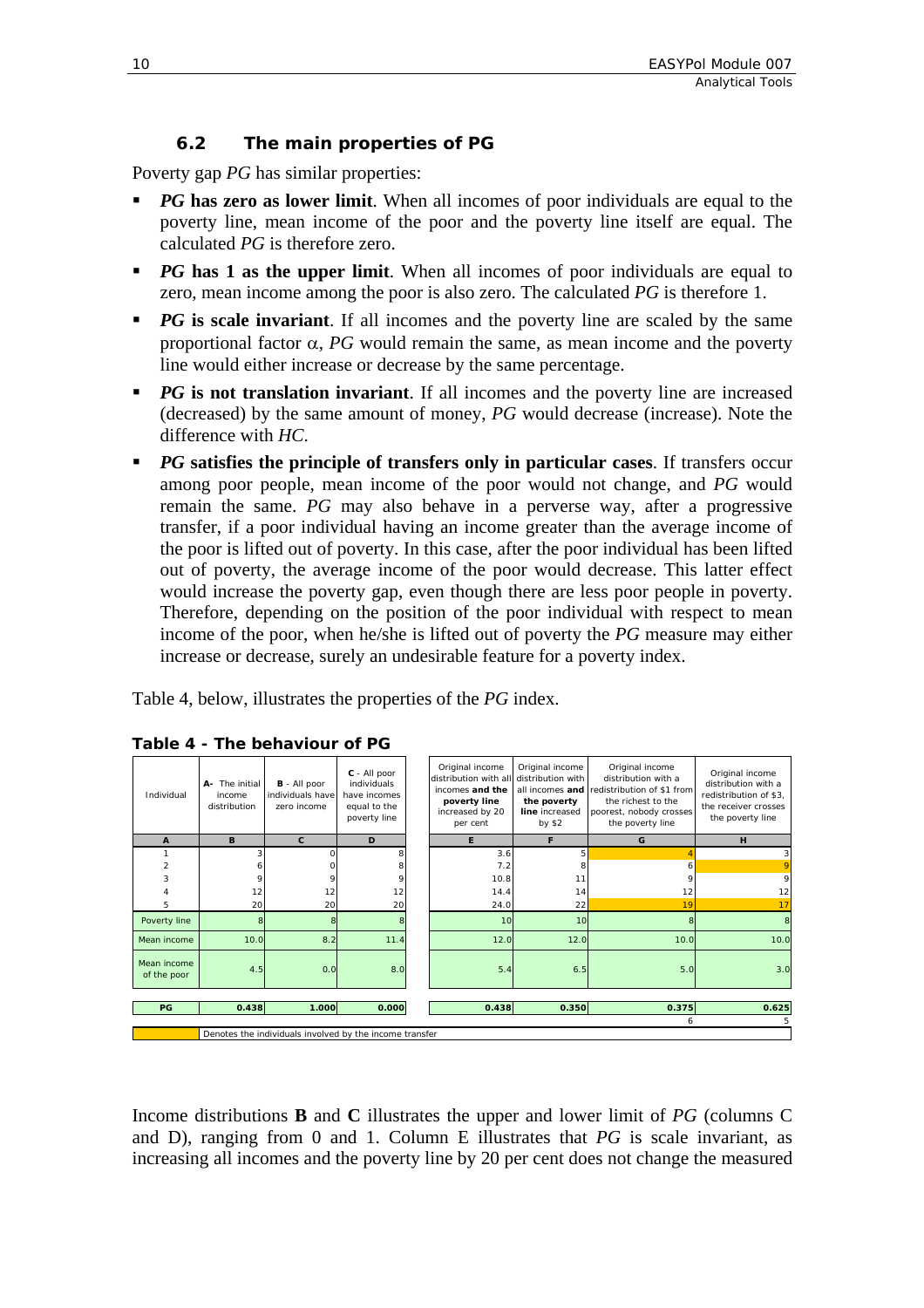11

<span id="page-14-0"></span>*PG*. Whereas, column F reveals that *PG* is sensitive to absolute translations of the income distributions. By increasing all incomes and the poverty line by 2 currency units, the measured *PG* is reduced, in the example, to 0.35, as the average income of poor individuals is now higher than in the previous case. In column G, we can see that a **progressive transfer** of 1 currency unit reduces the poverty gap (note the difference with *HC*). At the same time, it is worth noting the undesirable property of this index, illustrated in column H. After a progressive transfer where the poor individual has been lifted out of poverty, the calculated *PG* increases from 0.438 to 0.625! This is so because the receiver of the transfer has an initial income of 6 which is above the mean income of the poor (4.5). The opposite would be true if the receiver had an income above the initial mean income of poor individuals. Indeed, the fact that the poverty gap is 0.625 in column H and 0.375 in column G does not mean that eradicating poverty, in **aggregate terms**, is easier in the case of column G. If we take the aggregate figure (*PG* x poverty line x number of people in poverty) this gives 6 currency units in column G  $(0.375 \times 8 \times 2)$  and 5 currency units in column H  $(0.625 \times 8 \times 1)$ .

# **7 A SYNTHESIS**

It is worth summarising the main features of *HC* and *PG* in table 5.

|           | <b>LOWER</b> | <b>UPPER</b> | <b>SCALE</b>      | <b>TRANSLATION</b> | <b>PRINCIPLE</b>                                            | <b>APPEAL</b> |
|-----------|--------------|--------------|-------------------|--------------------|-------------------------------------------------------------|---------------|
|           | <b>LIMIT</b> | <b>LIMIT</b> | <b>INVARIANCE</b> | <b>INVARIANCE</b>  | <b>OF TRANSFERS</b>                                         |               |
| HC.       | O            |              | <b>YES</b>        | <b>YES</b>         | NO - The principle is<br>satisfied only in<br>special cases | Low           |
| <b>PG</b> | O            |              | <b>YES</b>        | NO.                | NO - The principle is<br>satisfied only in<br>special cases | Low           |

**Table 5 - The main characteristics of HC and PG** 

A convenient feature is that  $\frac{1}{\sqrt{2}}$  ranges from 0 and 1, i.e. they are bounded from below and from above with straight forward extreme values. Both are also scale invariant, and this may be a convenient feature, as the poverty index does not change with equiproportional increases of all incomes. Only *HC* is translation invariant, however, and it depends on the fact that the focus of *HC* is on the number of poor people and not on their income levels. *PG* is indeed not translation invariant. A very undesirable feature of both indexes, which suggests that we look for other possibilities, is that neither of them obey the principle of transfers. This shortcoming more than compensates some other convenient features, hence the reason why our judgement on their appeal for poverty measurement is «Low». Notwithstanding this severe shortcoming, both indexes are widely used in empirical applications. Yet, we must be aware of their strong limitations.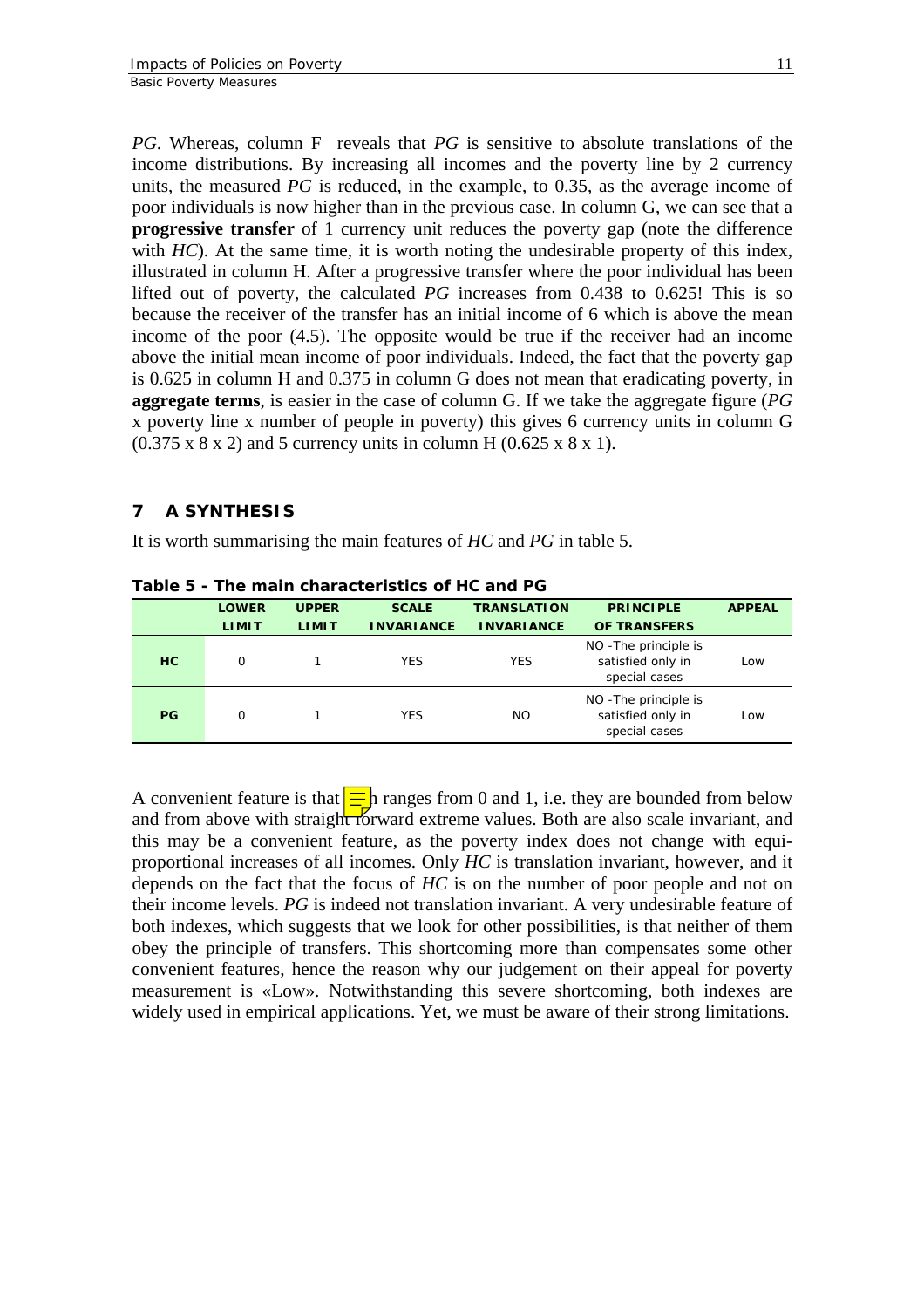## <span id="page-15-0"></span>**8 READERS' NOTES**

#### **8.1 Time requirements**

The delivery of this module to an audience already familiar with the definition of poverty both in absolute and relative terms may take about three hours.

## **8.2 Frequently asked questions**

- $\checkmark$  Is the headcount ratio the simplest way to measure poverty? The answer is yes, as the headcount ratio only needs to define a poverty line and to count the poor as a proportion of total population. Even though widely used, this measure has serious shortcomings, as it is not very sensitive to changes of the income distribution involving poor individuals.
- $\checkmark$  How do we remedy the insufficiency of the headcount ratio? In order to give a more appropriate picture of poverty, poverty measures based on the distance between individual incomes and the poverty line should be used. This is the case of the poverty gap.
- $\checkmark$  Why are the headcount ratio and the poverty gap so widely used in applied works? They are easy to calculate and convey an immediate political message: poor are too many; the distance of the poor from the poverty line is too big. More complicated poverty measures, even though more precise, may be undermined by the difficulty in their interpretation, especially for policy-makers. Nevertheless, we must be aware of the limitations of both *HC* and *PG*.

# **8.3 EASYPol links**

Complementary EASYPol modules are listed here below.

The following modules serve as background material to better understand the content of the present module

- EASYPol Module 004: *[Impacts of Policies on Poverty: The Idefinition of](http://www.fao.org/docs/up/easypol/312/povanlys_defpov_004EN.pdf)  [Poverty](http://www.fao.org/docs/up/easypol/312/povanlys_defpov_004EN.pdf)*
- EASYPol Module 005: *[Impacts of Policies on Poverty: Absolute Poverty Lines](http://www.fao.org/docs/up/easypol/312/povanlys_defpov_004EN.pdf)*
- EASYPol Module 006: *[Impacts of Policies on Poverty: Relative Poverty Lines](http://www.fao.org/docs/up/easypol/316/abslt_pov_lines_005EN.pdf)*

Furthermore, the modules here below contain more advanced materials on poverty measurement:

- EASYPol Module 008: *[Impacts of Policies on Poverty: Axioms for Poverty](http://www.fao.org/docs/up/easypol/321/axioms_pov_msmt_008EN.pdf)  [Measurement](http://www.fao.org/docs/up/easypol/321/axioms_pov_msmt_008EN.pdf)*
- EASYPol Module 009: *[Impacts of Policies on Poverty: Distributional Poverty](http://www.fao.org/docs/up/easypol/322/distributional-pvmsrs_009EN.pdf)  [Gap Measures](http://www.fao.org/docs/up/easypol/322/distributional-pvmsrs_009EN.pdf)*
- EASYPol Module 010: *[Impacts of Policies on Poverty: Generalised Poverty Gap](http://www.fao.org/docs/up/easypol/324/gnrlsed_pvty_gap_msrs_010EN.pdf)  [Measures](http://www.fao.org/docs/up/easypol/324/gnrlsed_pvty_gap_msrs_010EN.pdf)*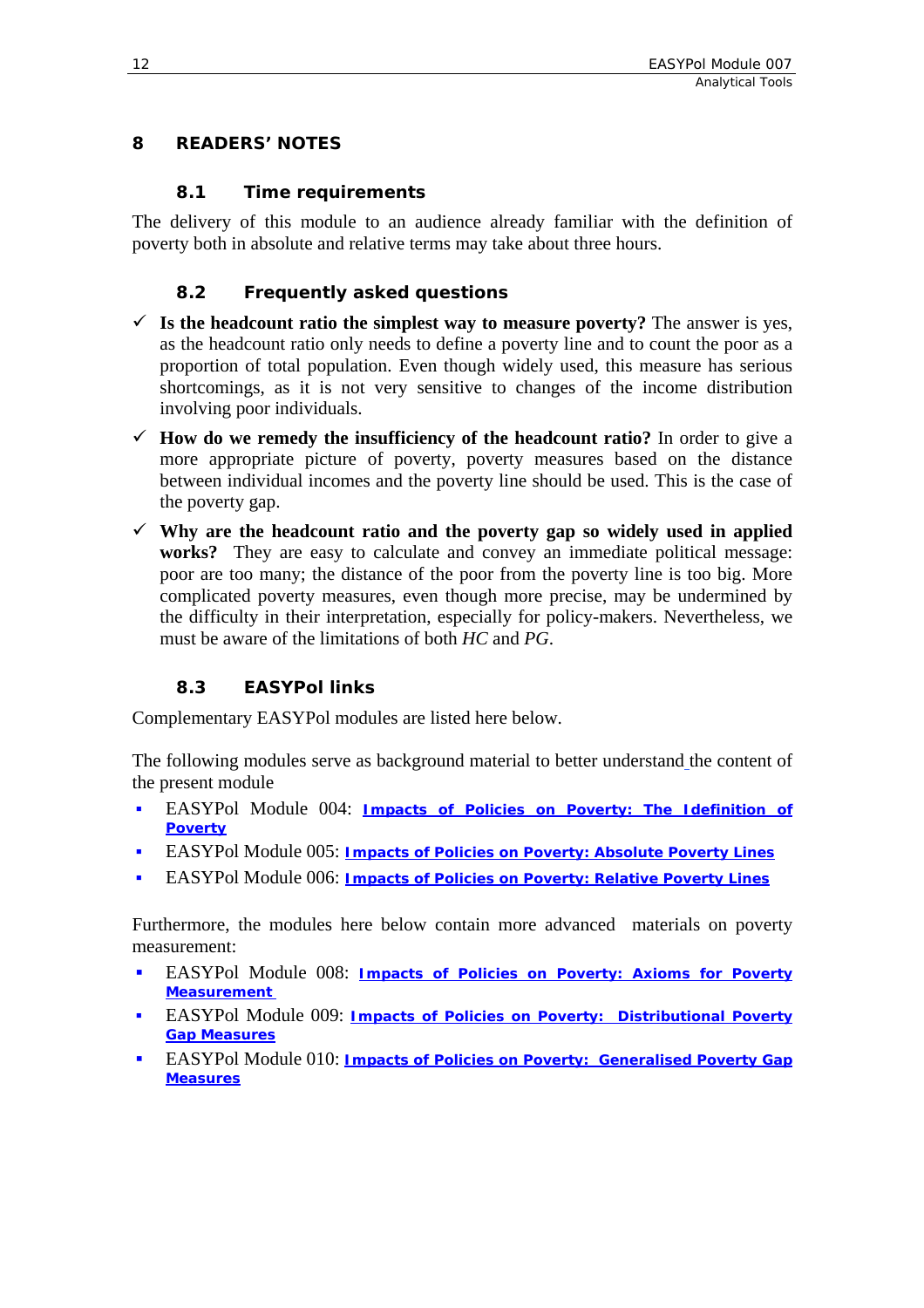<span id="page-16-0"></span>The trainer may also consider the opportunity to present the relevant segments of the country case study based on real data from EASYPol Module 042: *[Inequality and](http://www.fao.org/docs/up/easypol/320/Paraguay_CS_042EN.pdf)  [Poverty Impacts of Selected Agricultural Policies: The Case of Paraguay](http://www.fao.org/docs/up/easypol/320/Paraguay_CS_042EN.pdf)*.

#### **9 REFERENCES AND FURTHER READINGS**

- Deaton A., 1997. *The Analysis of Household Surveys*, The Johns Hopkins University Press, Baltimore, USA.
- Ezemenari K., Subbarao K., 1998. *Jamaica's Food Stamp Program: Impacts on Poverty and Welfare, Poverty Group*, PREM Network, The World Bank, paper presented at the EDI Workshop, Washington DC, USA, December.
- Ferrer-i-Carbonell A., Van Praag B. M. S., 2000. *Poverty in the Russian Federation*, mimeo, University of Amsterdam, The Netherlands.
- Gibson J., 1998. Identifying the Poor for Efficient Targeting: Results for Papua New Guinea, *New Zealand Economic Papers,* **32**, pp. 1-18.
- Sen A., 1976. Poverty: An Ordinal Approach to Measurement, *Econometrica,* **44**.
- Sen A., 1997. *On Economic Inequality*, Clarendon Press, Oxford, UK (Chapter A.6 by Foster J. and Sen A.).